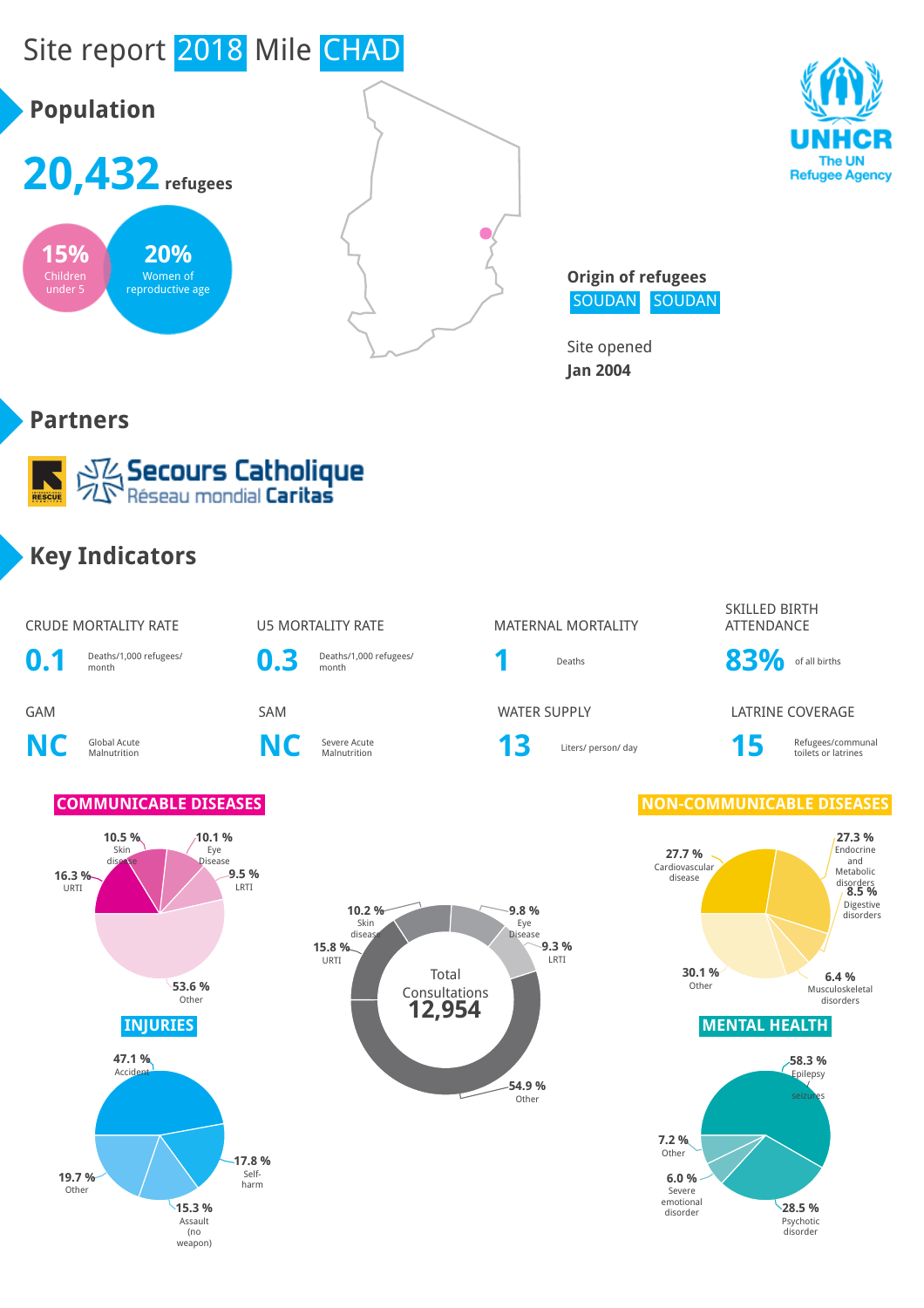# **Public Health**

| <b>HEALTH STAFFING</b>                                      | <b>INDICATOR</b> | <b>STANDARD</b> |           | <b>MORBIDITY</b>                                 | <b>INDICATOR</b> | <b>STANDARD</b> |                       |
|-------------------------------------------------------------|------------------|-----------------|-----------|--------------------------------------------------|------------------|-----------------|-----------------------|
| Number of medical doctors                                   |                  | 1: 50,000       | అ         | Incidence of malaria among children under        |                  |                 |                       |
| Number of qualified nurses                                  | 5                | 1:10,000        | ◙         | Incidence of watery diarrhoea among              | 21               |                 |                       |
| Number of community health workers                          | 18               | 1: 1,000        | A         | children under 5                                 |                  |                 |                       |
| <b>ACCESS AND UTILIZATION</b>                               | <b>INDICATOR</b> | <b>STANDARD</b> |           | Incidence of pneumonia among children<br>under 5 | 22               |                 |                       |
| Consultations per trained clinician per day                 | 20               | < 50            | ◙         | Incidence of pneumonia among over 5              | 5                |                 |                       |
| Health utilisation rate (new visits / refugee /             | 0.6              | $1 - 4$         | Ø         | Tuberculosis success rate                        | 100%             | < 90%           |                       |
| year)<br>Proportion of host population consultations        | 32%              |                 |           | Were any MDR/X-TB cases diagnosed among<br>PoCs? | <b>No</b>        | ఴ<br><b>No</b>  |                       |
| <b>MORTALITY</b>                                            | <b>INDICATOR</b> | <b>STANDARD</b> |           | VACCINATION                                      | <b>INDICATOR</b> | <b>STANDARD</b> |                       |
| <b>Crude Mortality Rate</b><br>(CMR) (/1000/month)          | 0.1              | < 0.75          | Ø         | Full vaccination coverage                        | 63%              | < 95%           | Ø                     |
| <b>Under-five Mortality Rate</b><br>(U5MR) (/1000/month)    | 0.3              | $< 1.5$         | $\bullet$ | Measles vaccination coverage                     | 63%              | < 95%           | $\boldsymbol{\Omega}$ |
| <b>Infant Mortality Rate</b><br>(IMR) (/1000 livebirths)    | 8.2              | < 30            | Ø         | Source of vaccination data                       | <b>HIS</b>       |                 |                       |
| <b>Neonatal Mortality Rate</b><br>(NNMR) (/1000 livebirths) | 3                | < 20            | $\bullet$ | <b>IN-PATIENT DEPARTMENT (IPD)</b>               | <b>INDICATOR</b> | <b>STANDARD</b> |                       |
| <b>OUTBREAK ALERT AND RESPONSE</b>                          | <b>INDICATOR</b> | <b>STANDARD</b> |           | Average length of stay (days)                    | 0.7              |                 |                       |
| Proportion of outbreaks investigated within 48<br>hours     |                  | 100%            |           | Case fatality rate                               | 0.0              |                 |                       |
| Number of outbreaks reported                                | $\mathbf 0$      |                 |           | Hospitalisation rate                             | 48.3             | $50 - 150$      | A                     |

# **Reproductive Health**

| <b>ANTENATAL CARE</b>                                                                     | <b>INDICATOR</b> | <b>STANDARD</b> |                  | <b>FAMILY PLANNING</b>                                                      | <b>INDICATOR</b> | <b>STANDARD</b> |   |
|-------------------------------------------------------------------------------------------|------------------|-----------------|------------------|-----------------------------------------------------------------------------|------------------|-----------------|---|
| Antenatal care coverage                                                                   | 55%              | > 90%           | Ω                | Contraceptive prevalence rate                                               | 1%               | $\geq 30\%$     | ⊠ |
| Coverage of antenatal tetanus vaccination                                                 | 80%              | > 95%           |                  | Source of contraceptive prevalence data                                     | <b>HIS</b>       |                 |   |
| <b>DELIVERY CARE</b>                                                                      | <b>INDICATOR</b> | <b>STANDARD</b> |                  | SEXUAL AND GENDER-BASED VIOLENCE (SGBV)                                     | <b>INDICATOR</b> | <b>STANDARD</b> |   |
| Proportion of births attended by skilled<br>personnel                                     | 83%              | $\geq 90\%$     | $\blacktriangle$ | Total number of reported rapes                                              | 0                |                 |   |
| Proportion of births conducted by caesarean<br>section                                    | 0%               | $5 - 15%$       | ☺                | Proportion of eligible rape survivors provided<br>with PEP within 72 hours  |                  | 100%            |   |
| Proportion of newborn infants with low birth<br>weight (<2500 gs) (weighed within 72 hrs) | 2%               | < 15%           |                  | Proportion of eligible rape survivors provided<br>with ECP within 120 hours |                  | 100%            |   |
| Proportion of teenage pregnancies                                                         | 2%               |                 |                  | SEXUALLY TRANSMITTED INFECTIONS (STIS)                                      | <b>INDICATOR</b> | <b>STANDARD</b> |   |
| Still birth rate (/ 1000 total births / month)                                            | $\overline{2}$   |                 |                  | Number of genital ulcer diseases                                            | 57               |                 |   |
| Number of maternal deaths                                                                 |                  |                 |                  | Number of Pelvic Inflammatory diseases                                      | 40               |                 |   |
| Proportion of maternal deaths investigated<br>within 48 hours                             | 100%             | 100%            |                  |                                                                             |                  |                 |   |